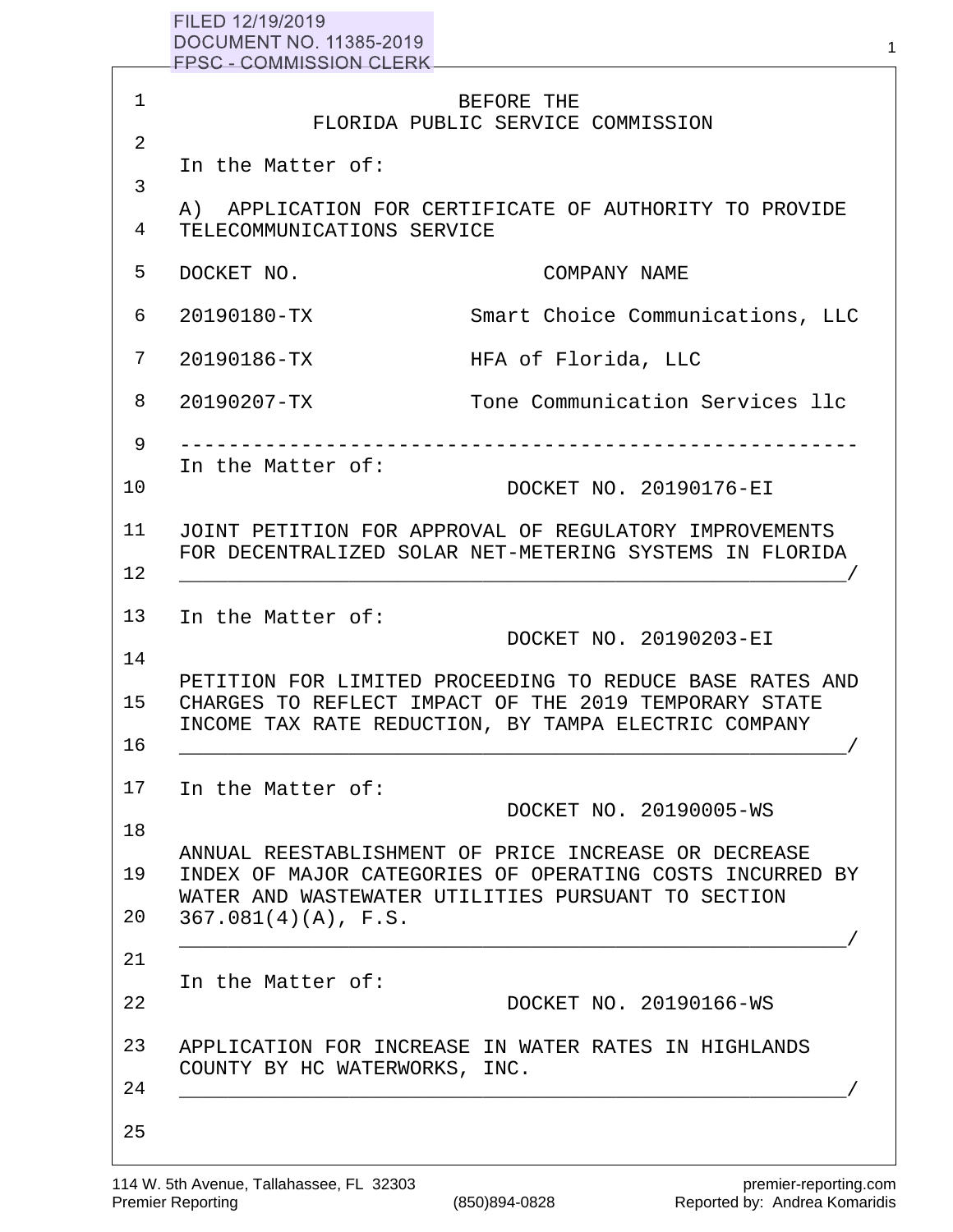| $\mathbf{1}$ | In the Matter of:<br>DOCKET NO. 20190145-GU                                                                          |
|--------------|----------------------------------------------------------------------------------------------------------------------|
| 2            | JOINT PETITION FOR APPROVAL OF RESTRUCTURES NASSAU<br>COUNTY AGREEMENTS TO REFLECT CALLAHAN EXPANSION, BY            |
| 3            | PEOPLES GAS SYSTEM, FLORIDA PUBLIC UTILITIES COMPANY,<br>SEACOAST GAS TRANSMISSION, AND PENINSULA PIPELINE           |
| 4            | COMPANY, INC.                                                                                                        |
| 5            | In the Matter of:                                                                                                    |
| 6            | DOCKET NO. 20190171-GU                                                                                               |
| 7            | PETITION FOR APPROVAL OF 2018 TRUE-UP, PROJECTED 2019<br>TRUE-UP, AND 2020 REVENUE REQUIREMENTS AND SURCHARGES       |
| 8            | ASSOCIATED WITH CAST IRON/BARE STEEL PIPE REPLACEMENT<br>RIDER, BY PEOPLES GAS SYSTEM                                |
| 9            |                                                                                                                      |
| 10           | In the Matter of:<br>DOCKET NO. 20190172-GU                                                                          |
| 11           |                                                                                                                      |
| $12 \,$      | PETITION FOR APPROVAL OF SAFETY, ACCESS, AND FACILITY<br>ENHANCEMENT PROGRAM TRUE-UP AND 2020 COST RECOVERY          |
| 13           | FACTORS, BY FLORIDA CITY GAS                                                                                         |
| 14           | In the Matter of:                                                                                                    |
| 15           | DOCKET NO. 20190191-GU                                                                                               |
| 16           | PETITION FOR APPROVAL TO AMEND TARIFF PROVISIONS ON<br>CAPACITY FOR TRANSPORTATION SERVICE TO BE CONSISTENT          |
| 17           | WITH TARIFF FILED WITH RATE CASE SETTLEMENT, BY FLORIDA<br>CITY GAS                                                  |
| 18           |                                                                                                                      |
| 19           | In the Matter of:<br>DOCKET NO. 20190189-WS                                                                          |
| 20           | APPLICATION FOR ESTABLISHMENT OF WASTEWATER ALLOWANCE<br>FOR FUNDS PRUDENTLY INVESTED (AFPI) CHARGES IN LAKE         |
| 21           | <b>COUNTY</b>                                                                                                        |
| 22           |                                                                                                                      |
| 23           | COMMISSION CONFERENCE AGENDA<br>PROCEEDINGS:<br>ITEM NO. 1 - CONSENT AGENDA<br>ITEM NOS. 2, 3, 4, 5, 7, 8, 9, 10, 13 |
| 24           |                                                                                                                      |
| 25           |                                                                                                                      |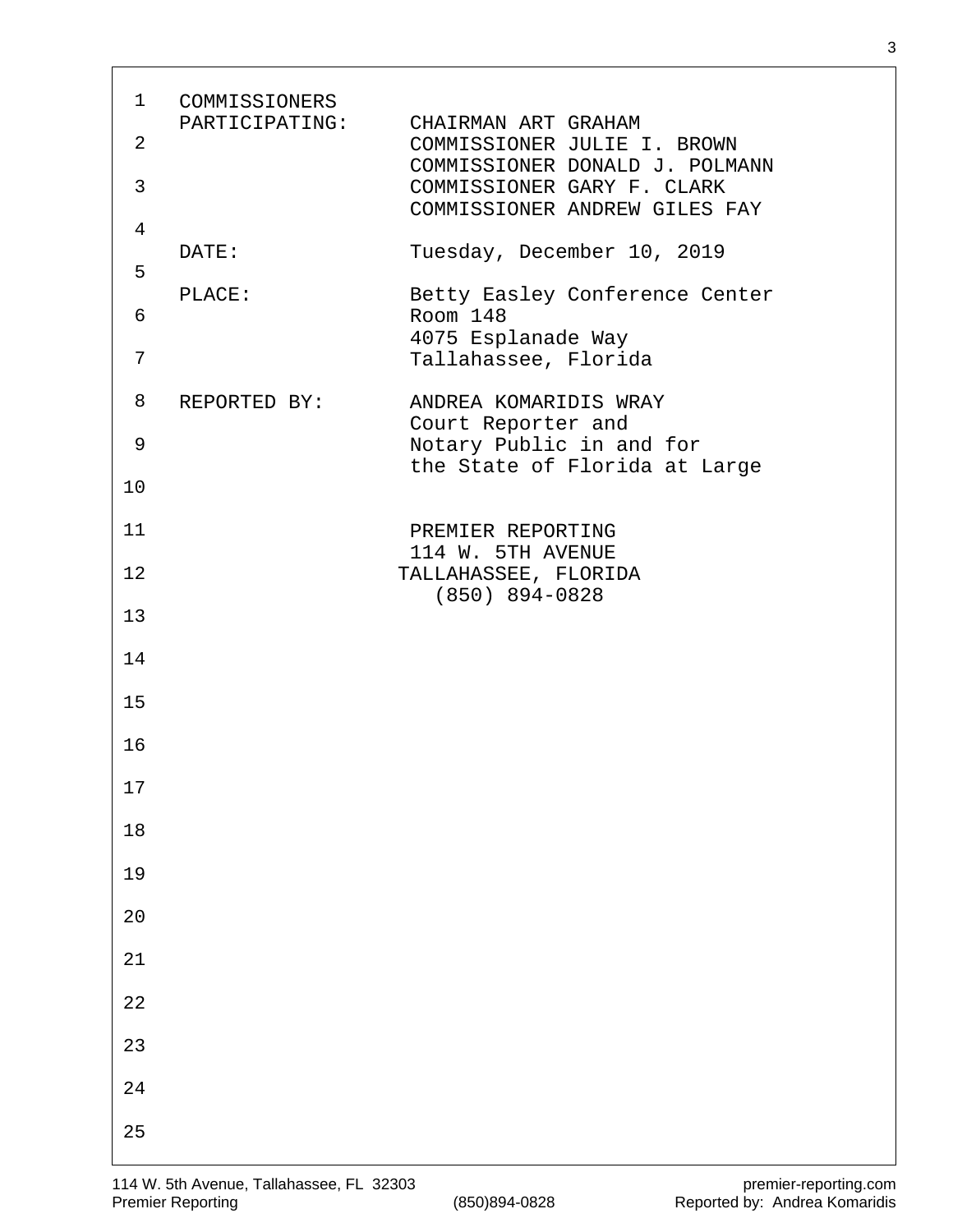P R O C E E D I N G S CHAIRMAN GRAHAM: Okay. That being said, let the record show it is Tuesday, December the 10th, and this is an agenda conference. Let's go down and see what we have on the agenda. We have Items 1, 2, 3, 5, 7, 8, 9, 10, and 13 all on move staff. 8 And then we'll come back to Items 6, 11, and 12 after we finish the move staff. So, I will entertain a motion. COMMISSIONER POLMANN: Mr. Chairman, in celebration of your continuing efficiency with 77 percent of -- of the items on move staff, I would move approval of all of those items in one motion. COMMISSIONER BROWN: Second. CHAIRMAN GRAHAM: It's been moved and seconded, all the items listed on move staff. Any further discussion? Seeing none, all in favor, say aye. (Chorus of ayes.) CHAIRMAN GRAHAM: Any opposed? By your action, you've -- you've approved that move staff list. (Agenda item concluded.)